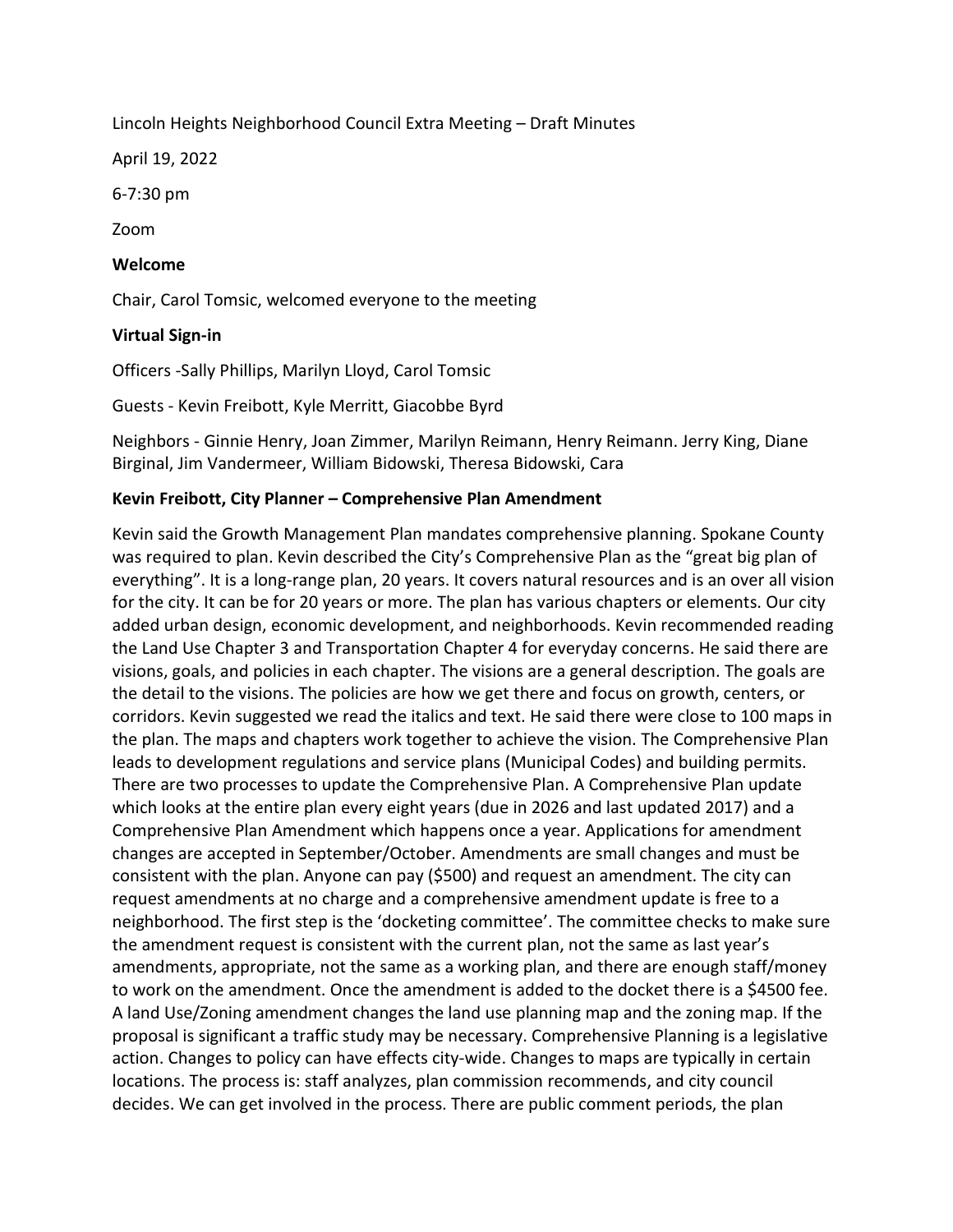commission has workshops with public comments. It is very important to read the 'staff report'. The city council has the final decision and accepts public comments. After the city council vote, the mayor has a procedural step and can veto. All comments stay with the file throughout the process. Kevin answered questions. He said to go to the project page for information and contact staff with any questions. He said verbal comments to staff are not recorded so comments should be written. He said lean on facts and not opinions and gave examples of good comments and bad comments. He said effective comments cite facts. We have many opportunities to engage during the process.

# Giacobbe Byrd, Legislative Assistant to Lori Kinnear – Proposed Drought Response Measures

Giacobbe explained the aquifer water cycle and how the city's consumption of water affects the levels of the aquifer, especially during high water uses in the summer. Giacobbe said water is a precious resource. He said we need to build a system for the peak summer months, so we don't have to invest in more water towers. Our city has a high per capita water use. It is common to use 70 gal/per person/per day. Our city uses 202 gal/per person/per day. Spokane county uses 235 gal/per person/per day. He said it is because of a perception of an abundance of water but it's not economical or sustainable. A shift in policy is needed from what we use, to what we need to limit waste. The current city council proposed drought response recommendations: Every summer, June 1 to October 1 as follows – Mandatory daytime water restrictions 9 am – 6 pm, every other day watering. Suggested – 15 minutes per zone, 2-hour outdoor watering. No hardscape washing – sidewalks, driveways, decks, patios, ect. River drought below 1,000 cps June 1<sup>st</sup> to October 1 – Mandatory daytime water restrictions 9 am – 6 pm, 2 days per week watering limit, 15 minutes per zone, 2- hour total outdoor watering, no hardscape washing sidewalks, driveways, decks, patios, ect. Giacobbe answered questions. He said he would do presentations, videos, and as suggested, public service announcements, to help get residents to do the recommendations voluntarily. He said to send suggestions and comments to him and/or Council Member Lori Kinnear.

# Kyle Merritt, Water Efficiency Specialist– SpokaneScape

Kyle shared beautiful photos of yards transformed by the SpokaneScape program. He said a traditionally large South Hill lawn uses an average of 104,000 gallons of water a month in August. He compared that usage to 52 trucks emptying 2000 gallons of water on a lawn. In a chart he showed residential yards used 10.3 billion gallons of water/53 percent. In comparison Parks used 700 million gallons of water. He said using native vegetation is normal for summer because the plants go dormant and brown. A green lawn is unnatural. He said a SpokaneScape yard has curb appeal, lower maintenance and is water efficient. He said the city is offering up to a \$500 credit on the water bill. A backyard qualifies under the program now. Kyle said the firstyear sleeps, the second-year creeps and the third-year leaps. He encourages residents to keep existing trees and encourages residents to install raised garden beds. He said the city allows two years for residents to install the garden after the application process because life happens and finances. He also said there are design templates and a guidebook on their website. Kyle says he can come to resident's homes for pre-inspections and offer tricks to save money. Kyle answered questions. He said residents can mulch grass and make mounds when asked what to do with existing turf. He said there is a list of contractors on their website. He also teaches a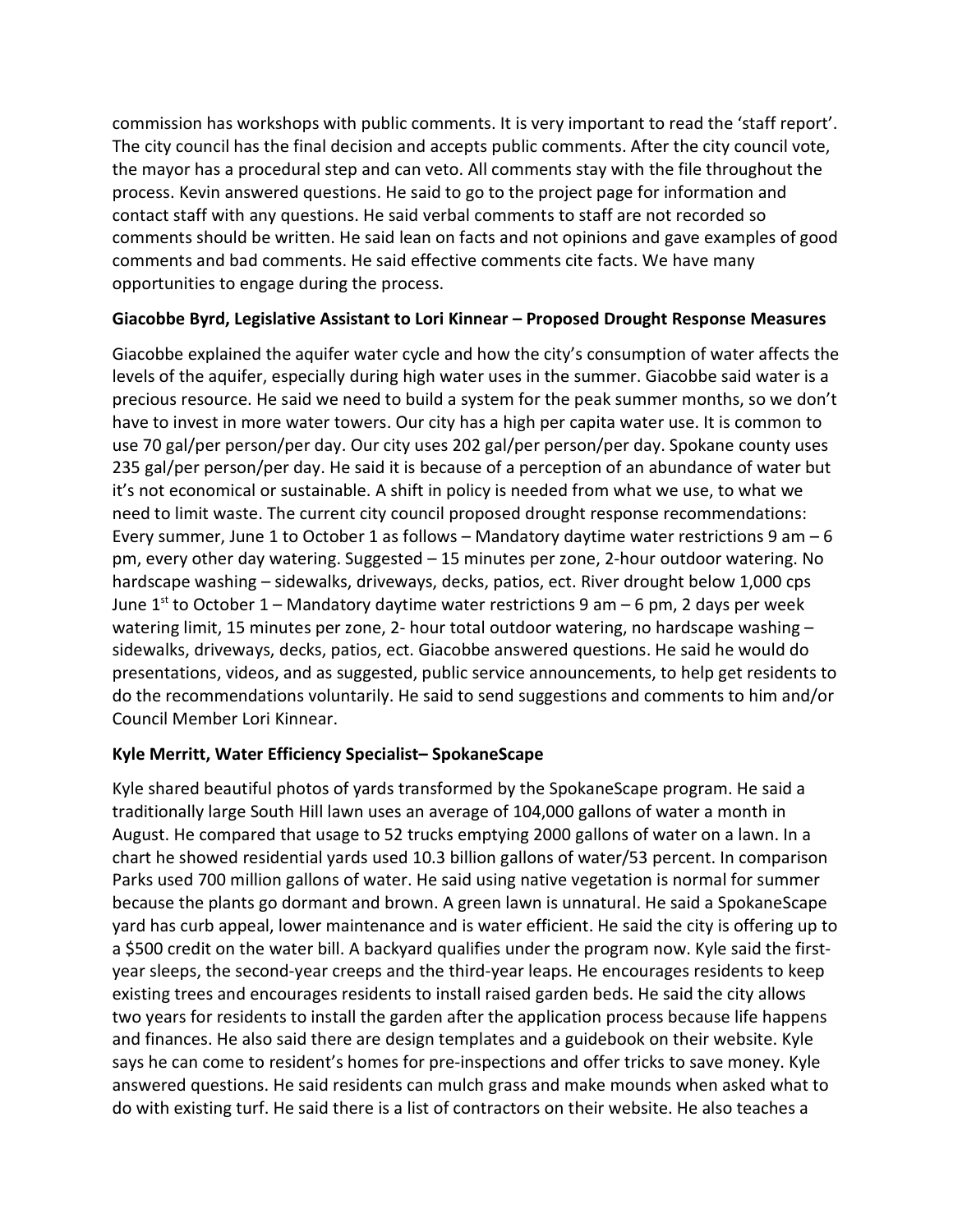library course on drip irrigation. He said SpokaneScape templates are designed for front lawns, shade, and deer resistant. He said a summer water bill goal would be 13-unit water usage. He advised on how to rake pine needles and said there is a rebate for replacing toilets.

#### Meeting adjourned

## Email Updates

The revised neighborhood traffic calming workshop for our district is expected to be held in early/mid-August. We will learn more about the program in May. Our council will keep you updated. Let us know your traffic problems and concerns!

A marked crosswalk will be installed on Southeast Blvd at Lincoln Park driveway. The projects was funded in the 2019 (Cycle 9) traffic calming program. Construction is expected to start in the summer. Our council is excited to see the crosswalk installed.

Two of the projects in our 2020 Traffic Calming Program application were selected to be funded: A RRFB (Rectangular Rapid Flashing Beacon, similar to the light on 18th/Grand) at the Rosauers/29th crosswalk with luminaries and tree trimming and funds set aside in the revised traffic calming program for a study of the Altamont Loop. Our council is so appreciative of the Gonzaga Design students under the guidance of Miles and Associates Consulting and our engaged residents during our 2020 traffic calming application process. We didn't get everything in our application, but it is a good start. The projects will go out to bid in 2023.

The executive board voted to submit a letter of support for the Washington State Department of Transportation (WSDOT) 2022 Raise Grant application for Reconnecting i-90 Communities. We supported a land bridge over I-90. It would reconnect two pieces of Liberty Park bisected by the freeway and reconnect the East Central neighborhood. The deadline for the letter was before our next regularly scheduled meeting so per our bylaws the executive board voted to support the grant application. Our neighborhood will benefit from an attractive, low-stress, route to and through the East Central neighborhood. The letter is attached.

Our council wants to keep our residents active and informed on proposed changes to the City's land use policies since we have many single-family homes in our neighborhood. We also want to keep our center-core thriving with affordable housing. City planners, Nathan Gwinn and Amanda Beck, gave an update on the City's proposed code amendments at our January meeting. Here is a link to proposed changes. https://my.spokanecity.org/projects/shapingspokane-housing/

# Here is a link to the City's Comprehensive Plan

Amendments. https://my.spokanecity.org/projects/2021-2022-proposed-comprehensive-planamendments/ Fiske St from 27th Ave to 35th Ave, from a Bike Friendly Route to a proposed Neighborhood Greenway, is included as an amendment to the Bicycle Master Plan Map